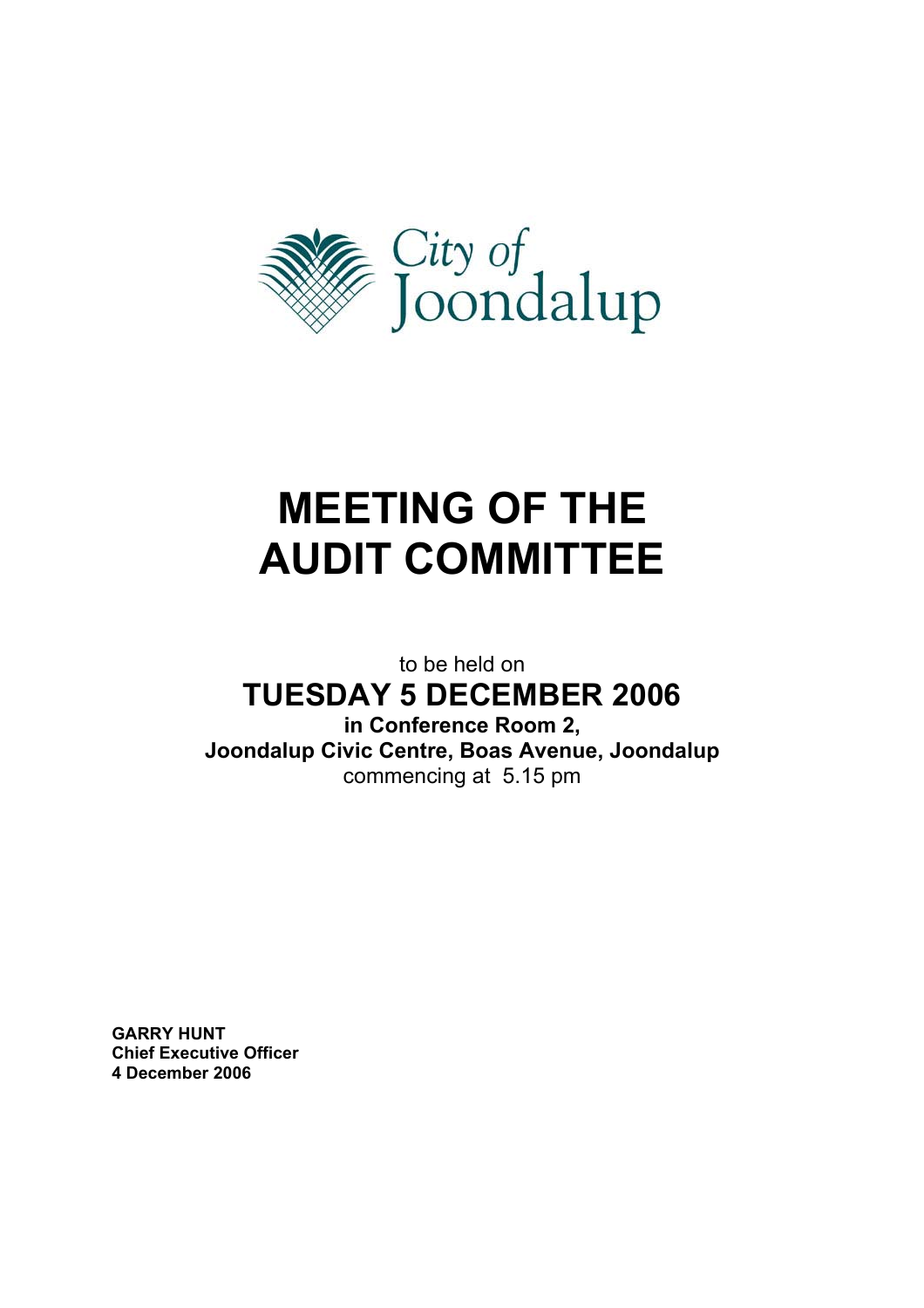# **CITY OF JOONDALUP**

Notice is hereby given that a meeting of the **AUDIT COMMITTEE** will be held in Conference Room 2, Joondalup Civic Centre, Boas Avenue, Joondalup on **TUESDAY 5 DECEMBER 2006** commencing at **5.15 pm.** 

GARRY HUNT Chief Executive Officer  $\Box$  Joondalup Joondalup 4 December 2006 Western Australia

# **AGENDA**

#### *Committee Members*

 *Cr Tom McLean – Presiding Person Cr Steve Magyar – Deputy Presiding Person Mayor Troy Pickard Cr Geoff Amphlett Cr Michele John Cr Sue Hart Cr Richard Currie* 

#### *Terms of Reference*

*To oversee the internal and external Audit and Risk Management and Compliance functions of the City.* 

# **DECLARATION OF OPENING**

# **APOLOGIES/LEAVE OF ABSENCE**

#### **CONFIRMATION OF MINUTES**

#### MINUTES OF THE AUDIT COMMITTEE MEETING HELD ON 24 OCTOBER 2006

#### **RECOMMENDATION**

**That the minutes of the meeting of the Audit Committee held on 24 October 2006 be confirmed as a true and correct record.**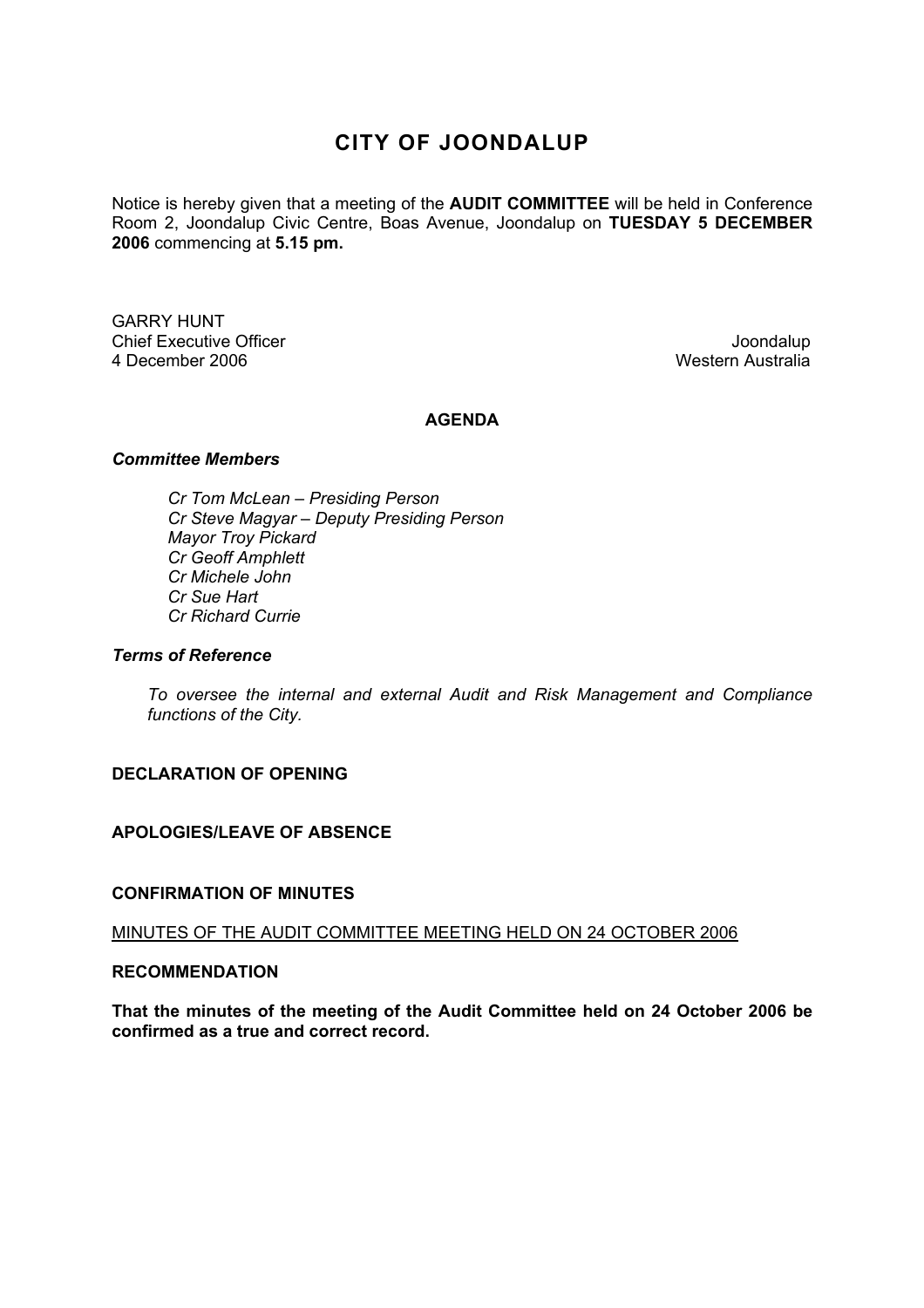# **ANNOUNCEMENTS BY THE PRESIDING PERSON WITHOUT DISCUSSION**

**DECLARATIONS OF INTEREST** 

**IDENTIFICATION OF MATTERS FOR WHICH THE MEETING MAY SIT BEHIND CLOSED DOORS** 

**PETITIONS AND DEPUTATIONS** 

**REPORTS** 

**Item 1 Tender 011-06/07 Provision of Audit Services Page 3** 

**MOTIONS OF WHICH PREVIOUS NOTICE HAS BEEN GIVEN** 

**REQUESTS FOR REPORTS FOR FUTURE CONSIDERATION** 

**CLOSURE**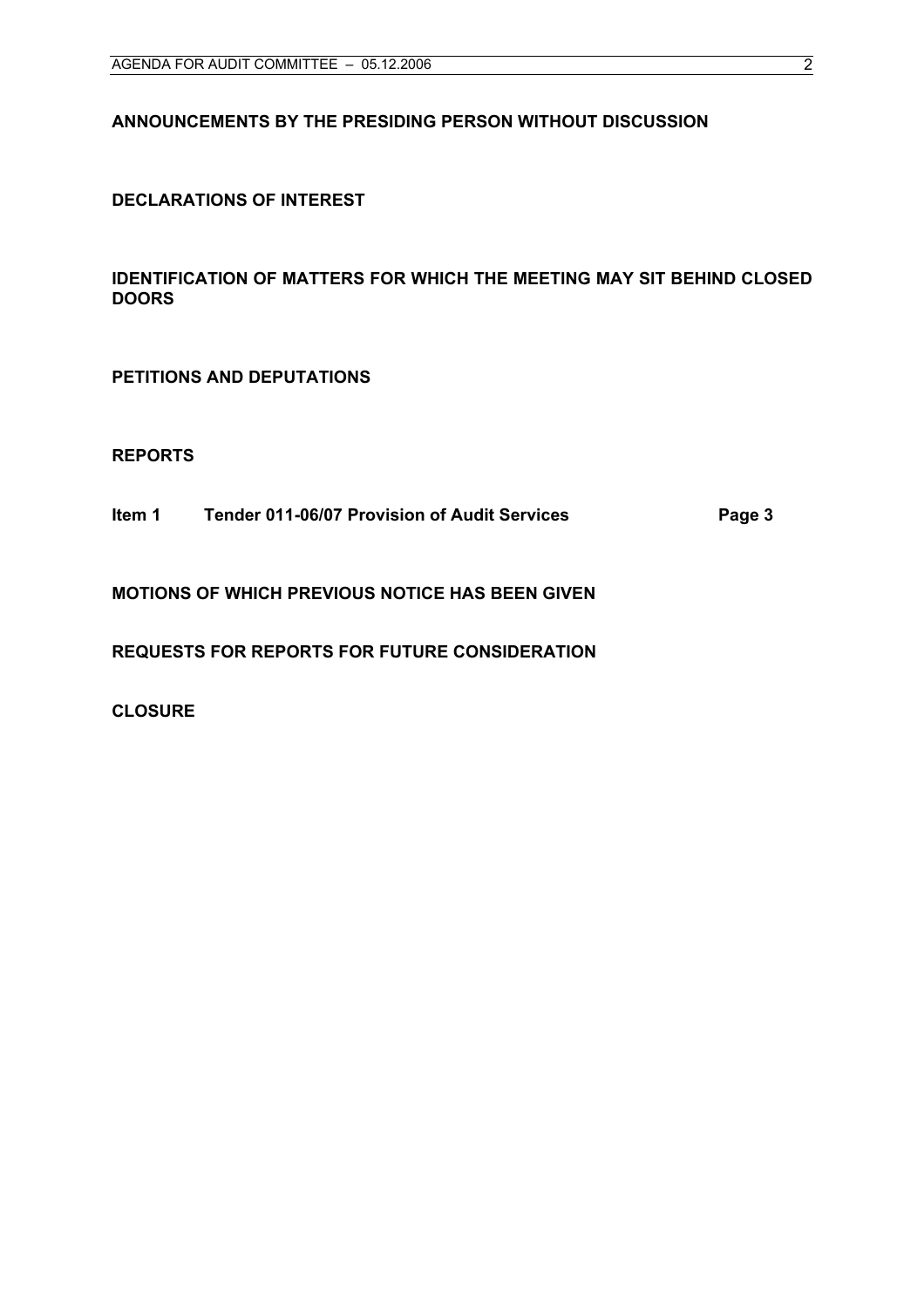# **ITEM 1 TENDER 011-06/07 PROVISION OF AUDIT SERVICES – [78593]**

**WARD:** All

**RESPONSIBLE** Mr Mike Tidy **DIRECTOR:** Corporate Services

#### **PURPOSE**

This report is to seek the recommendation of the Audit Committee to accept the tender submitted by Bentleys MRI Perth for the provision of Audit Services to the City of Joondalup for a period of three (3) years ending with the completion of the final audit for the 2008/09 financial year (Tender 011-06/07).

#### **EXECUTIVE SUMMARY**

Tender 011-06/07 was advertised on Wednesday 1 November 2006 in The West Australian newspaper for the provision of Audit Services to the City for a period of three (3) years ending with the completion of the final audit for the 2008/09 financial year. The closing time and date for lodgement of a response was 10.00 am Thursday, 16 November 2006 at the City of Joondalup Tender Box, Ground Floor, Administration Centre. Three submissions were received from:

- UHY Haines Norton
- PKF Chartered Accountants & Business Advisors
- Bentleys MRI Perth Partnership

*It is recommended that the Audit Committee recommends that Council, BY AN ABSOLUTE MAJORITY accepts the tender submitted by Bentleys MRI Perth for the provision of Audit Services to the City and appoints Mr Michael Hillgrove, Mr Patrick Warr and Mr Maurice Anghie as the City auditors for a period of three (3) years ending with the completion of the final audit of the 2008/09 financial year, in accordance with the Terms and Conditions specified in RFT 011-06/07.*

#### **BACKGROUND**

The Local Government Act 1995 (the Act) requires the accounts and annual financial report of a local government for each financial year to be audited by an auditor appointed by the local government (section 7.2)

The term of appointment of Deloitte Touche Tohmatsu ended with the completion of the 2005/06 financial year audit and new auditors need to be appointed.

Tender for the provision of the audit service was advertised and three submissions were received and evaluated.

#### **DETAILS**

Tenders were advertised on 1 November 2006 through The West Australian for the provision of Audit Services for three (3) years ending with the completion of the final audit for the 2008/09 financial year. Tenders closed on 16 November 2006. Three submissions were received from: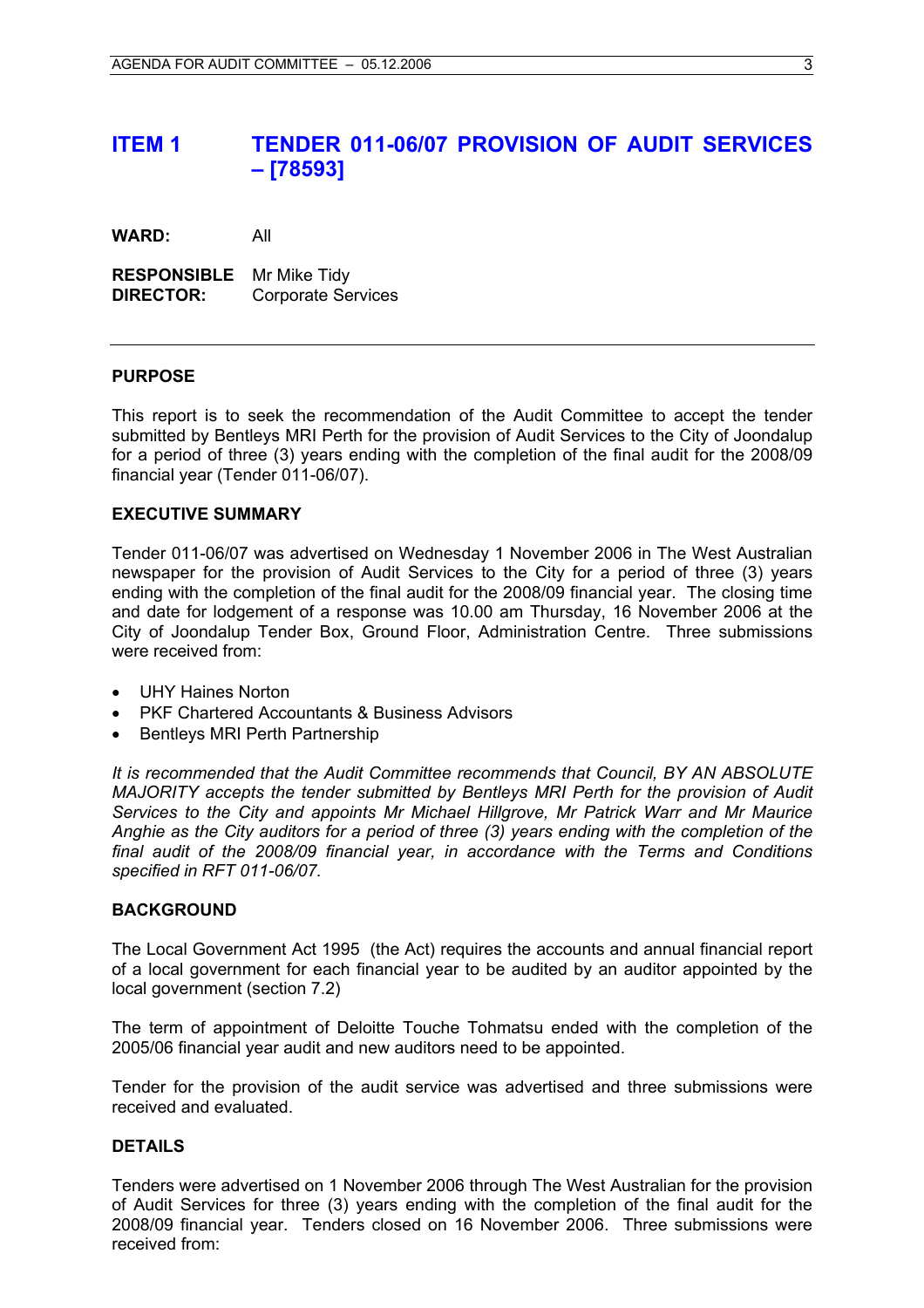| Tenderer                                                   | 06/07     | 07/08     | 08/09     | <b>TOTAL</b> |
|------------------------------------------------------------|-----------|-----------|-----------|--------------|
|                                                            | \$        | \$        | S         | (GST Excl)   |
|                                                            |           |           |           |              |
| <b>Bentleys MRI Perth</b>                                  | 28,000.00 | 29,500.00 | 31,000.00 | 88,500.00    |
| <b>UYH Haines Norton</b>                                   | 30,000.00 | 31,250.00 | 32,500.00 | 93,750.00    |
| <b>PKF Chartered</b>                                       | 51,241.00 | 53,803.00 | 56,493.00 | 161,535.00   |
| <b>Accountants &amp; Business</b><br><b>Advisors (PKF)</b> |           |           |           |              |

The first part of the tender evaluation process is to check conformity with the Compliance Criteria to ensure that all essential requirements have been met.

All Submissions received were considered compliant and remained for further evaluation. Panel members assessed each of the submissions individually against the selection criteria using the weightings determined during the tender planning phase. The Evaluation Panel then convened to discuss their individual assessments and derive the consolidated score determining the successful tenderer to be recommended to Council.

The Compliance Criteria for Tender Number 011-06/07 were as follows:

- Compliance with the Conditions of the Request;
- Compliance with the Specification;
- Financial and resource capacity to perform the proposed Contract;
- Non-existence of conflict of interest
- Compliant Insurance coverage;
- Registration and qualification details.

These criteria were not point scored. Each Submission was assessed on a Yes/No basis as to whether a criterion was satisfactorily met.

The qualitative criteria and weightings for this Request were:

| $\bullet$<br>$\bullet$<br>$\bullet$ | Qualifications and relevant Audit Experience of Partners and Key Personnel<br>Capacity to undertake Audit work and provide supplementary services<br>Availability and timing of Interim Audits | 25%<br>25%<br>15% |
|-------------------------------------|------------------------------------------------------------------------------------------------------------------------------------------------------------------------------------------------|-------------------|
| $\bullet$                           | Quality of references provided                                                                                                                                                                 | 20%               |
| $\bullet$                           | <b>Cost of Services</b>                                                                                                                                                                        | 15%               |

The evaluation panel carried out the evaluation of the Submissions in accordance with the Qualitative Criteria in a fair and equitable manner and concluded that the Offer representing the best value to the City is that submitted by Bentleys MRI Perth at the offered price of \$88,500 for the Contract period.

Bentleys are the current auditors for three comparable metropolitan local governments, being the Cities of Perth, Fremantle and Gosnells. They offer an experienced team and, in the opinion of the panel, are better placed to add value to the City of Joondalup. This is supported by the feedback obtained from the referees nominated at the three Cities that are currently audited by Bentleys' nominated auditors.

The Auditors that Bentleys' are nominating are Mr Michael Hillgrove, Mr Patrick Warr and Mr Maurice Anghie. They are qualified to be appointed in accordance with Section 7.3 of the Local Government Act 1995.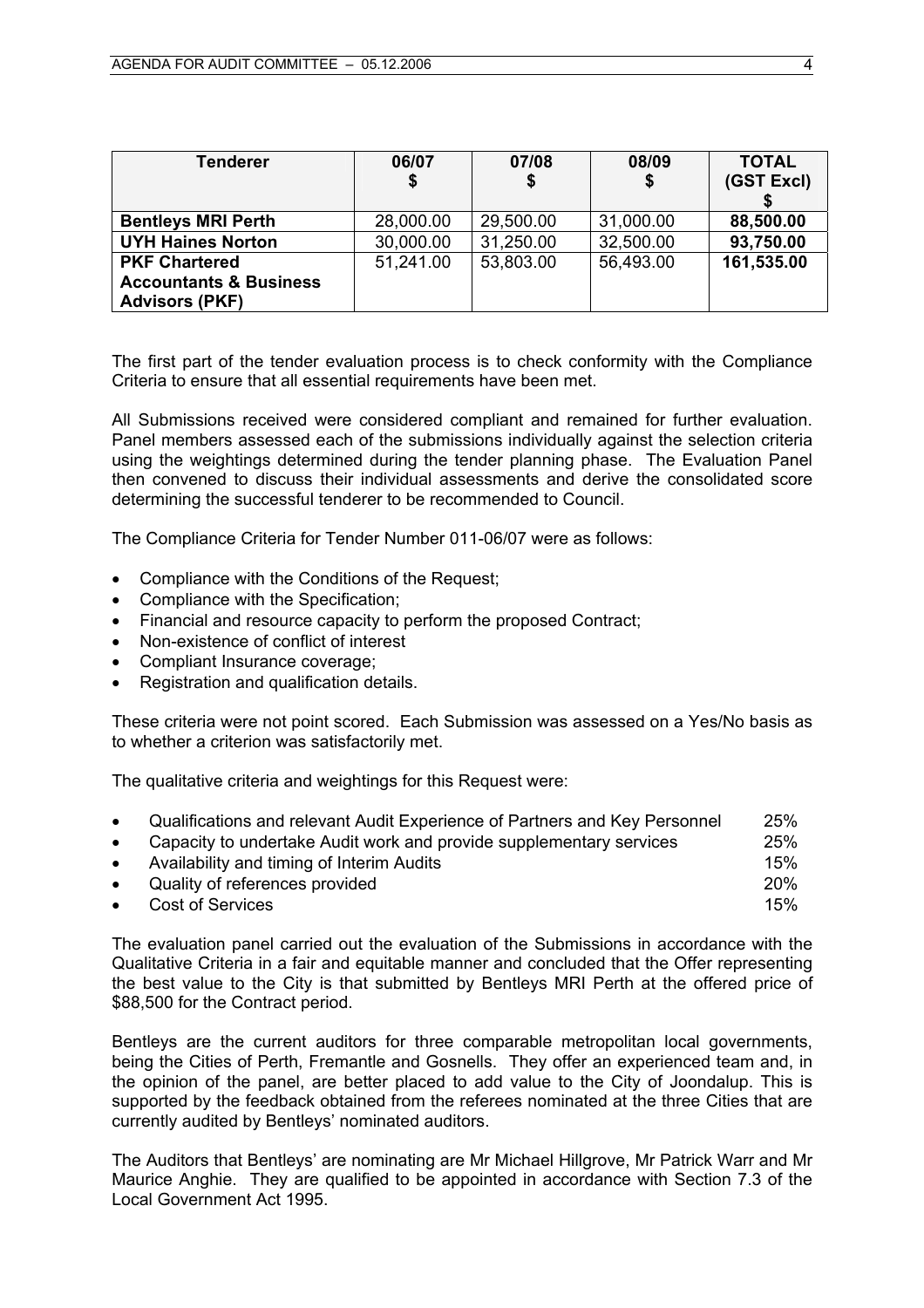Bentleys' tendered price represented the best value to the City and included all grant acquittals and meeting attendance at no additional cost. Acceptance of Bentleys' tender and the appointments of its nominated auditors is therefore recommended.

#### **Link to Strategic Plan:**

4.1 To manage the business in a responsible and accountable manner

#### **Legislation – Statutory Provisions:**

Part 7 of the Local Government Act 1995 Local Government (Audit) Regulations 1996

#### **Risk Management considerations:**

It is considered that awarding the contract to the recommended Respondent and the appointment of its key personnel will represent a low risk to the City based on qualification, registration and local government audit experience.

## **Financial/Budget Implications:**

In its 2006/07 annual budget the City allocated \$33,250 for the audit service, which is sufficient to cover Bentleys' tendered price of \$28,000 for the year, exclusive of the GST.

For the last year of the previous Audit contract the City paid \$31,000.00 for the service.

The City of Joondalup is a registered business entity for GST purposes and is able to claim input tax credit for the amount of GST payable.

#### **Policy implications:**

Not applicable

#### **Regional Significance:**

Not applicable

#### **Sustainability implications:**

The audit requirement is a statutory obligation to ensure prudent and sustainable operation of the City.

#### **Consultation:**

Bentleys' auditors are recommended following a fair evaluation process and after receiving positive feedback from other metropolitan Local Governments that are currently audited by Bentleys.

#### **COMMENT**

Following public advertisement of tender 011-06/07 for the provision of audit services to the City, three submissions were received and evaluated among which the tender submitted by Bentleys MRI is considered the most advantageous to the City and is therefore recommended.